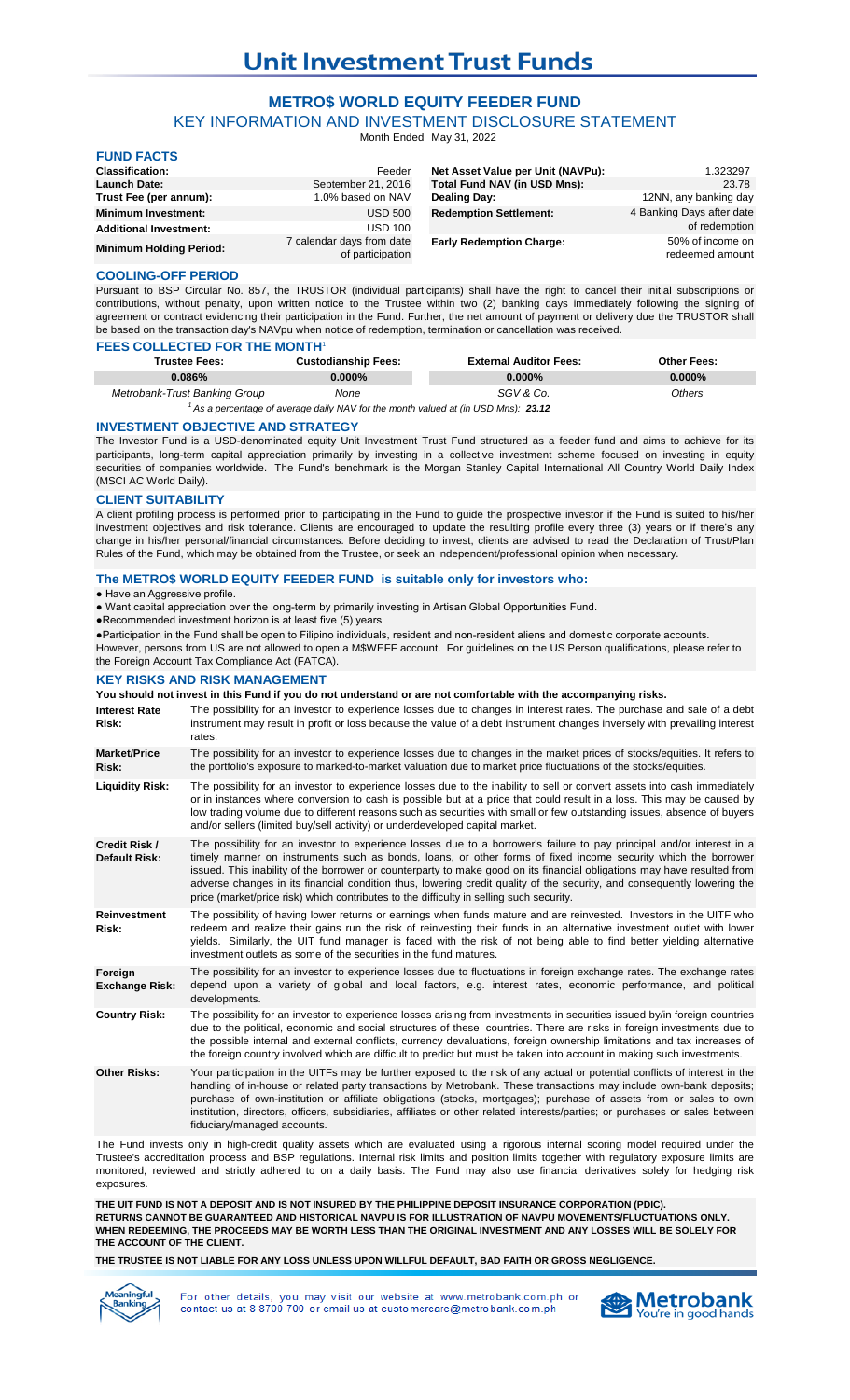### **FUND PERFORMANCE AND STATISTICS as of May 31, 2022**

*(Purely for reference purposes and is not a guarantee of future results)*



### **NAVPu GRAPH NAVPu OVER THE PAST 12 MONTHS** 1.814880 **Highest**

| <b>STATISTICS OF THE TARGET FUND</b>        |  |
|---------------------------------------------|--|
| 1.224233<br>Lowest                          |  |
| <u>r ligilioot</u><br>1.01 <del>.</del> 000 |  |

| Volatility, Past 1 Year (in %) <sup>2</sup> | 16.57%  |
|---------------------------------------------|---------|
| Sharpe Ratio <sup>3</sup>                   | $-1.44$ |
| Information Ratio <sup>4</sup>              | $-2.71$ |

*<sup>2</sup>Volatility measures the degree to which the Fund fluctuates vis-à-vis its average return over a period of time. The lower the number, the more stable the Fund's return is relative to its average return over time.* 

*<sup>3</sup>Sharpe Ratio is used to characterize how well the return of a Fund compensates the investor for the level of risk taken. The higher the number, the better.*

*4 Information Ratio measures reward-to-risk efficiency of the portfolio relative to the benchmark. The higher the number, the higher the reward per unit of risk.*

2.8%

### **CUMULATIVE PERFORMANCE**

|                                                                         | 1 Month   | 3 Months   | <b>6 Months</b>                               | 1 Year                                      | 3 Years | 5 Years | <b>Since</b><br><b>Inception</b> |
|-------------------------------------------------------------------------|-----------|------------|-----------------------------------------------|---------------------------------------------|---------|---------|----------------------------------|
| <b>Fund</b>                                                             | $-0.683%$ | $-12.069%$ | $-24.739%$                                    | $-23.840%$                                  | 9.483%  | 17.084% | 32.330%                          |
| <b>Benchmark</b>                                                        | 0.117%    | $-4.925%$  | $-9.116%$                                     | $-6.782%$                                   | 39.405% | 53.889% | 73.275%                          |
|                                                                         |           |            |                                               |                                             |         |         |                                  |
| <b>PORTFOLIO COMPOSITION</b>                                            |           |            |                                               | TOP 10 HOLDINGS OF THE TARGET FUND          |         |         |                                  |
| <b>Allocation</b>                                                       |           |            | % of Fund                                     | <b>Name</b>                                 |         |         | % of Fund                        |
| Artisan Global Opportunities Fund                                       |           | 97.78%     | 1. Advanced Micro Devices Inc (United States) |                                             | 6.3%    |         |                                  |
| <b>Time Deposits</b>                                                    |           |            | 2.24%                                         | 2. Techtronic Industries Co Ltd (Hong Kong) |         |         | 5.2%                             |
| Cash                                                                    |           |            | $0.00\%$                                      | 3. NextEra Energy Inc (United States)       |         |         | 4.6%                             |
| Other Receivables - Net of Liabilities <sup>5</sup>                     |           |            | $-0.02\%$                                     | 4. UBS Group AG (Switzerland)               |         |         | 4.5%                             |
| <sup>5</sup> Includes accrued income from investments, receivables from |           |            |                                               | 5. Veeva Systems Inc (United States)        |         | 4.1%    |                                  |
| brokers/counterparties and unpaid expenses.                             |           |            | 6. Alphabet Inc (United States)               |                                             |         | 3.6%    |                                  |
|                                                                         |           |            |                                               | 7. Boston Scientific Corp (United States)   |         |         | 3.4%                             |

States)

### GEOGRAPHIC ALLOCATION OF THE TARGET FUND 9. The Charles Schwab Corp (United States) 3.0%

| AMERICAS                | 58.7% |
|-------------------------|-------|
| <b>EUROPE</b>           | 30.0% |
| <b>PACIFIC BASIN</b>    | 10.5% |
| <b>EMERGING MARKETS</b> | 0.8%  |
| MIDDLE EAST             | 0.0%  |

### **RELATED PARTY TRANSACTIONS**

| <b>Related Party</b> | <b>Transaction</b>    | <b>Market Value</b><br>(in USD Mns) |
|----------------------|-----------------------|-------------------------------------|
|                      | - nothing to report - |                                     |

*Investments in the said outlets were approved by the Trust Committee. Likewise, all related party transactions are conducted on an arm's length and best execution basis and within established limits.*

### **TARGET FUND FACTS**

**Fund Currency: US Dollar <b>Regulator:** Central Bank of Ireland **Fund Manager:** Artisan Partners Limited Partnership **Inception Date:** September 2008 **Name of Target Fund:** *Artisan Global Opportunities Fund*

**Domicile:** Ireland **Administrator, Registrar, and Transfer Agent :** J.P. Morgan Bank (Ireland) plc

8. Lonza Group AG (Switzerland) 3.0%

10. Fidelity National Information Services Inc (United

**Benchmark:** MSCI ACWI Growth NR USD

### **INVESTMENT OBJECTIVE**

The Target Fund seek to achieve maximum long term capital growth by investing primarily in equity and equity-linked securities of global companies, including common stocks, preferred stocks, Participation Certificates and Depositary Receipts quoted or traded on a Regulated Market.

Fund Performance Report and relevant information about the Artisan Global Opportunities Fund can be viewed and downloaded through www.artisanpartners.com.



For other details, you may visit our website at www.metrobank.com.ph or contact us at 8-8700-700 or email us at customercare@metrobank.com.ph